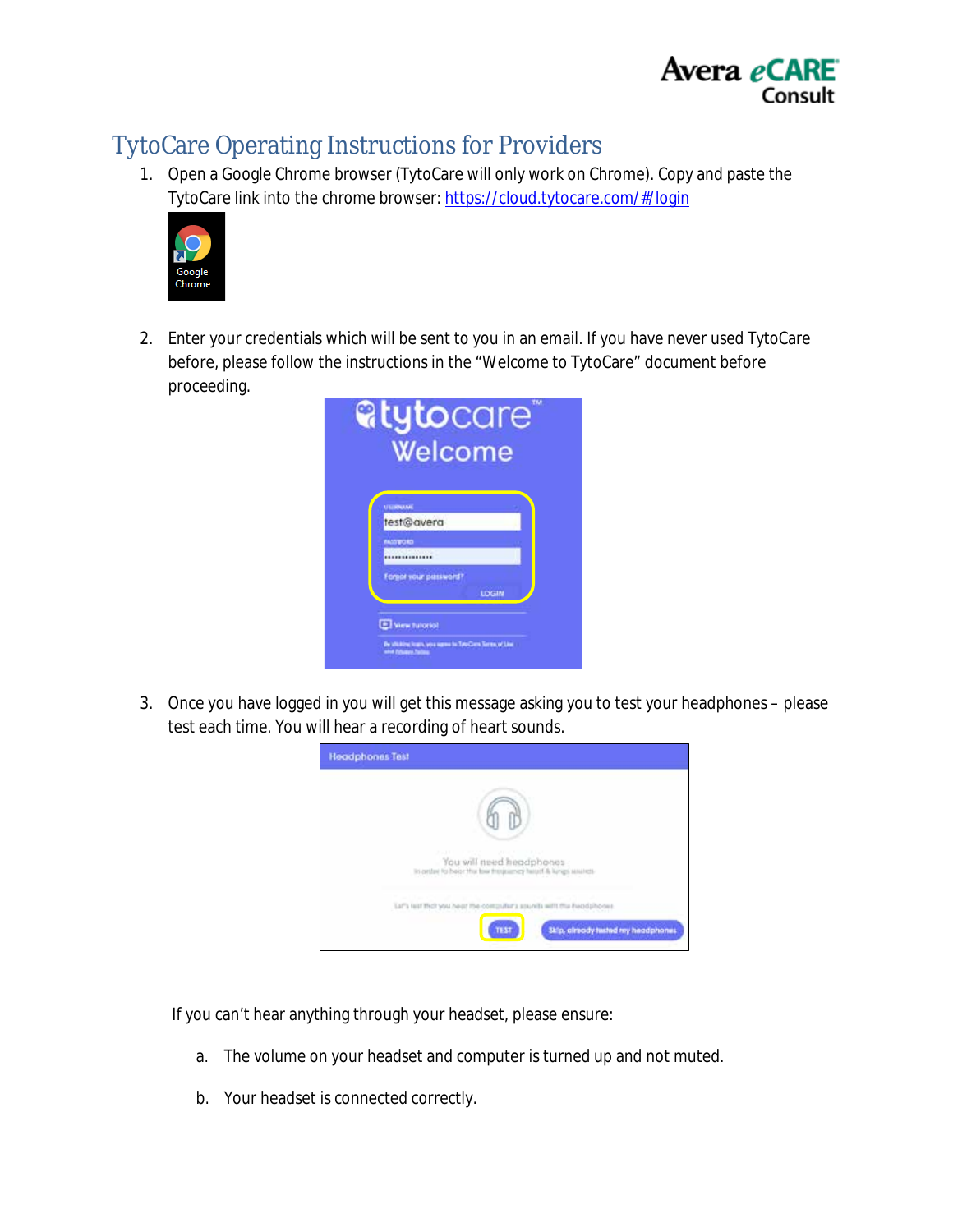

## Starting a Visit

2.

1. Once you are logged in you will see the Queue and your own waiting room.

| stoCare<br>×       |                                       |                                     |                         |  |
|--------------------|---------------------------------------|-------------------------------------|-------------------------|--|
| $+$ C $\Omega$     | @ cloud.tytocare.com/index.htm#/home- |                                     |                         |  |
| <b>atytocare</b>   |                                       | ONLINEVISITS <b>O</b> EXAMS INSOX 0 | PATIENTS HISTORY        |  |
| Infectious Disease | Assign Visit                          | Waiting room                        | <b>B</b> Invite patient |  |

#### ONLINE VISITS O EXAMS INSOX 0 ARTISYTS HISTORY atytocare<sup>®</sup>

 $\omega$ 

- Across the top of the screen you will see the following
	- o ONLINE VISITS this will show the patient that are sitting in your waiting room waiting for your permission to begin an online visit. The number next to ONLINE VISITS indicates the number of patients waiting in your waiting room with remote visit requests.
	- o EXAM INBOX and PATIENT HISTORY you do not need to worry about these icons.
	- o Your name, by clicking on your name you will display the General Settings:

| <b>Item</b>            | <b>Note</b>                                                                                                                                               |                                                                    |  |  |
|------------------------|-----------------------------------------------------------------------------------------------------------------------------------------------------------|--------------------------------------------------------------------|--|--|
| Available              | You are online and ready to accept patient<br>inviatations and visits.                                                                                    | One of these items will                                            |  |  |
| On Call                | You can log out of the app. Patients will still see<br>you as on call, and be able to send you requests<br>for an online visit.                           | be highlighted,<br>indicating your current<br>status. You may also |  |  |
| Unavailable            | You are offline and cannot accept invitations or<br>visits. This status will be automatically chosen<br>once you log out, unless you chose to be on call. | click on an item to<br>change your status.                         |  |  |
| My profile             | View and optionally edit your user profile information.                                                                                                   |                                                                    |  |  |
| Change password        | Change your password.                                                                                                                                     |                                                                    |  |  |
| <b>Headphones test</b> | Perform the headphones test.                                                                                                                              |                                                                    |  |  |
| Version info           | View information relating to the system software.                                                                                                         |                                                                    |  |  |
| User guide             | View this User Guide online                                                                                                                               |                                                                    |  |  |
| Contact us             | View contact information for TytoCare                                                                                                                     |                                                                    |  |  |
| Sign out               | Log off from the system                                                                                                                                   |                                                                    |  |  |

3. When the site requests an online visit, a popup message will display briefly:

|                     | <b>ALCOHOL</b>    |  |  |  |
|---------------------|-------------------|--|--|--|
|                     | New visit request |  |  |  |
| Online waiting room |                   |  |  |  |

- In addition, in case you're currently not viewing the clinician app, either because a different application is displayed on your PC or a different tab is selected on your Chrome browser, then you'll get a desktop notification, at the bottom-right side of the screen, updating you on the new visit request:

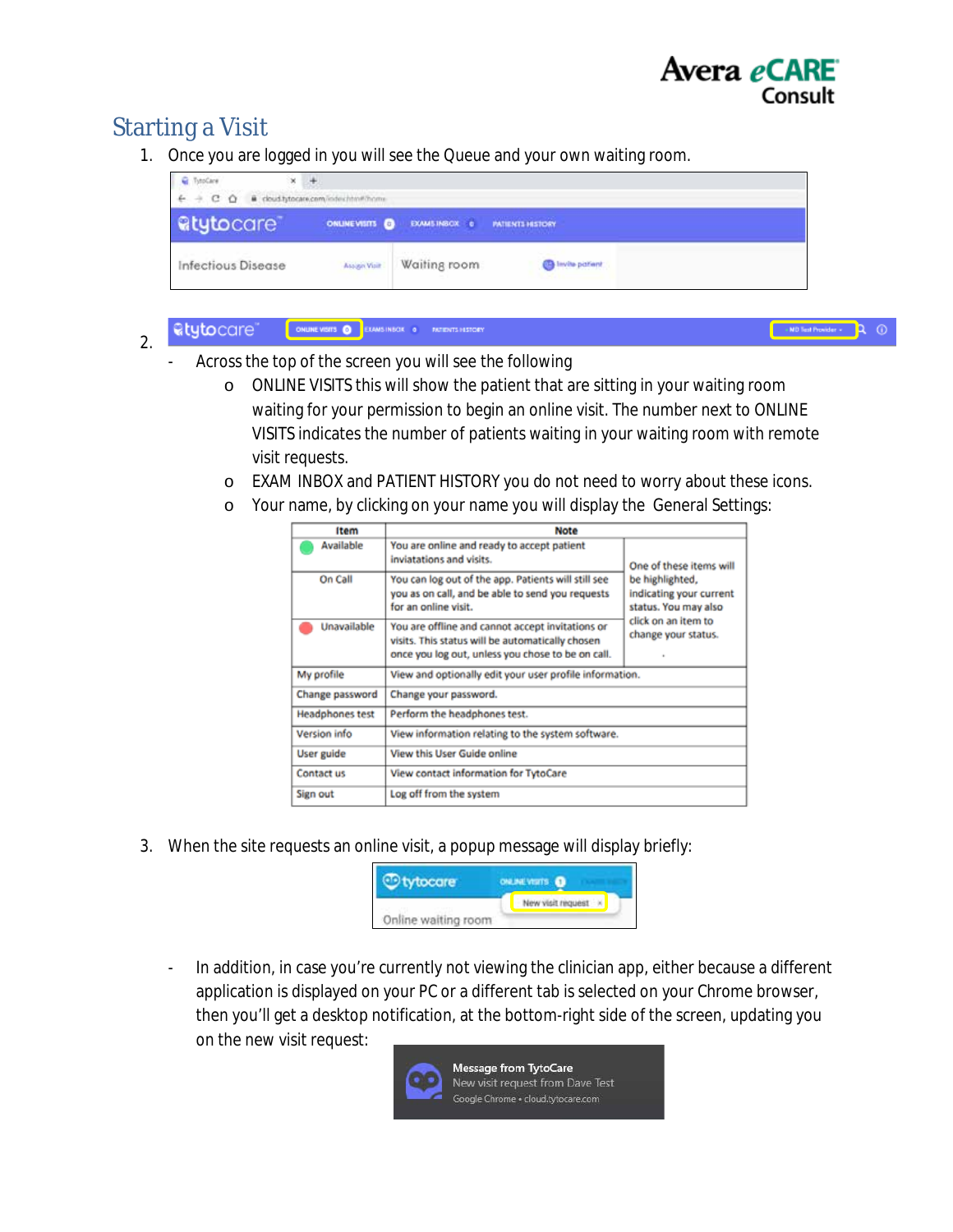

4. The generic patient's name (Aberdeen Infectious Disease Patient in this case) will appear in the Queue



5. By Clicking on the plus sign you can assign the patient to your own waiting room.

| TytoCare<br>×             |                                       |                         |                         |
|---------------------------|---------------------------------------|-------------------------|-------------------------|
| c<br>$\rightarrow$        | ii cloud.tytocare.com/index.htm#/home |                         |                         |
| <b>Rtytocare</b>          | ONLINE VISITS O                       | <b>EXAMS INBOX</b><br>۰ | <b>PATIENTS HISTORY</b> |
| <b>Infectious Disease</b> | <b>Assign Visit</b>                   | Waiting room            | Invite patient          |
| $\Sigma$ 1m               | Aberdeen Infectious Dis Assign To Me  |                         |                         |

6. Once the patient is in your waiting room, highlight the patient and select "START VISIT" on the bottom right corner of the screen to start the video session.

| <b>C</b> folios<br>$x = +$<br>$6\rightarrow$ $0$ $0$ $\rightarrow$ mathematics instrume |               |                         |                                                                       |                                                     |                                                                                                                 |                                                                      | $\sigma$<br>-<br>$-200$<br>999 日 8 0 0 日 日 日 1 |
|-----------------------------------------------------------------------------------------|---------------|-------------------------|-----------------------------------------------------------------------|-----------------------------------------------------|-----------------------------------------------------------------------------------------------------------------|----------------------------------------------------------------------|------------------------------------------------|
| atytocare                                                                               | ONLINEYOUTS O | EXAMENDOL: 8 NORMALEONY |                                                                       |                                                     |                                                                                                                 |                                                                      | $\circ$<br>$\alpha$<br>+ DE list Provider Live |
| Unassigned Queue                                                                        | Arrige Van    | Waiting room<br>$X =$   | <b>Call Horte porterni</b><br>Aberthen Interferant Tises<br>$\bullet$ | Gentler<br><b>W.</b><br>Created on<br>1/21/20 19:00 | Aberdeen Infectious Disease Patient 7<br>$\frac{\text{Apr}}{\text{m}}$<br>Visit qualignee lost<br><b>Victor</b> | Dote of birth.<br>5/0.01<br>Performed by<br><b>Manufase House</b> 'd | <b>Command Container</b>                       |
|                                                                                         |               |                         |                                                                       |                                                     |                                                                                                                 |                                                                      | <b>Stortvhit</b>                               |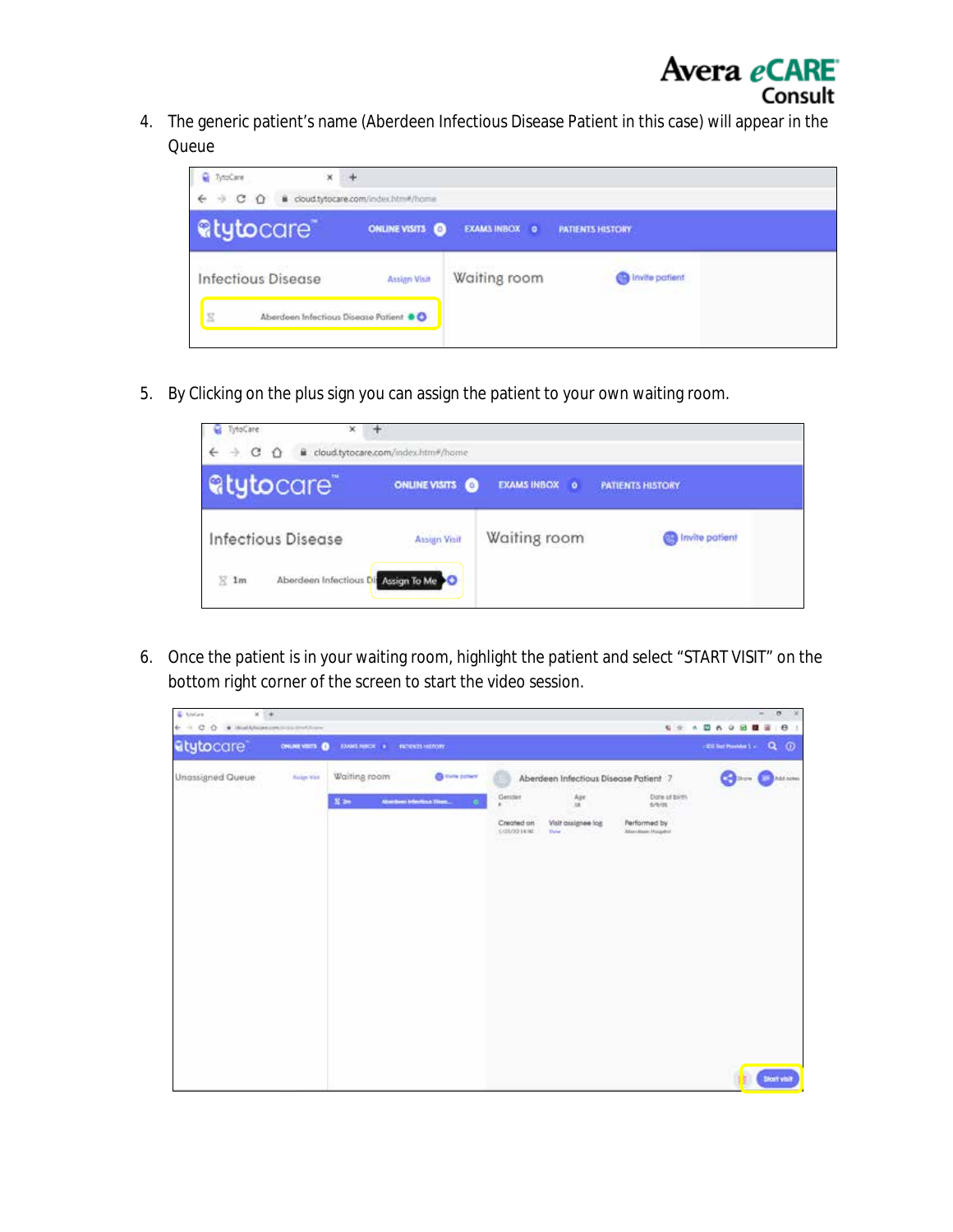

7. After you click "START VISIT", the patient must acknowledge the call and then a video conference screen will open.



Please note the controls on the video window:



- This indicates that the device is either turned off or not paired. You will have to ask the site to turn it on or pair it if necessary, as described in the patient's User Manual.



- To control the Tyto device, it must be functioning and paired to the patient's iPhone. If the device is available, a green dot is displayed next to the Connect icon.

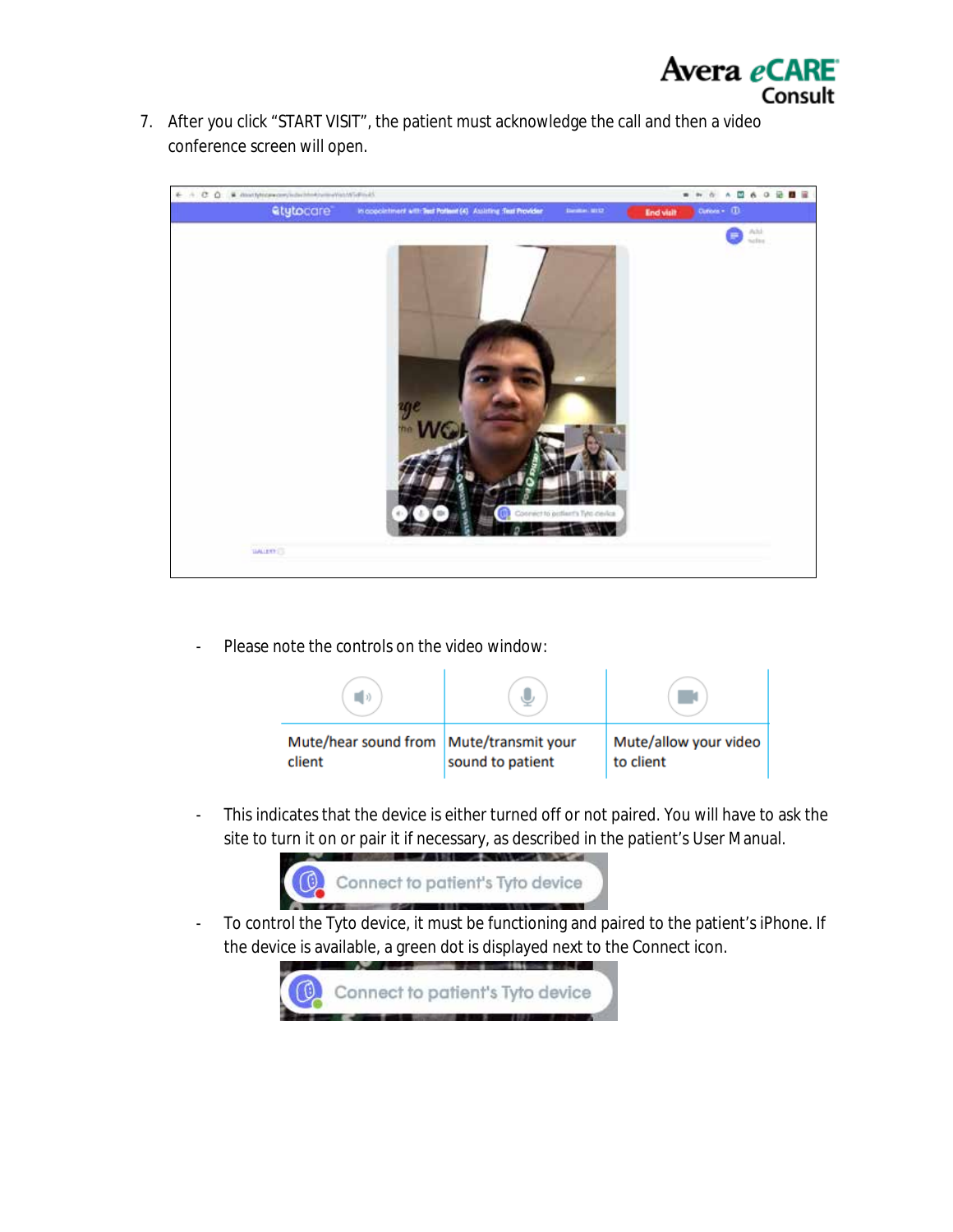

# Using the Peripherals

1. To use the Tyto device, start by clicking the "Connect to patient's Tyto device" button above. Your video screen will split into two parts: video conference on the left, and Tyto device on the right.



- You are now controlling the Tyto Device remotely. You can request the patient to place the device as required, while you perform the examination.
- At any time, you can disconnect from the patient's device and close the online video conference, by clicking on End visit and send notes. You can also end the exam by choosing a different exam, or close the exam without choosing a different exam by pressing on the Close icon  $\mathbb{R}$  near the top right of the screen.
- You choose the exam you want from by clicking on the specific icon in the Exam Menu at the top of the screen.

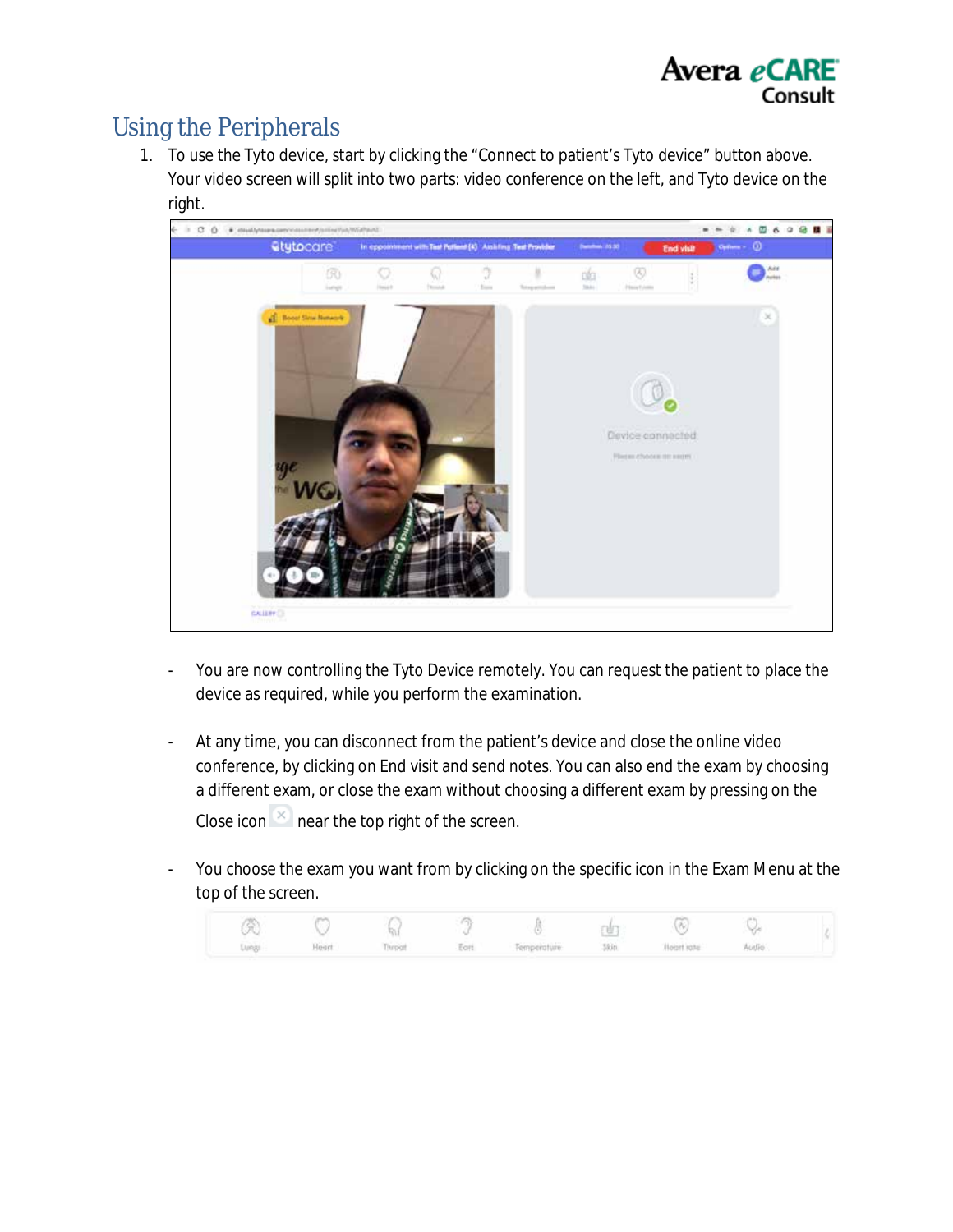

Avera eCARE

Consult

3. When listening to heart and lung sounds, you must use a headset. Instruct the far side to attach the stethoscope attachment.



- Note patient audio is muted while stethoscope exam is being carried out. As you click on new auscultation points, the patient's device will instruct them to move to that point.
- 4. For ear exams, instruct the far end user to attach the otoscope attachment and attach the disposable specula.

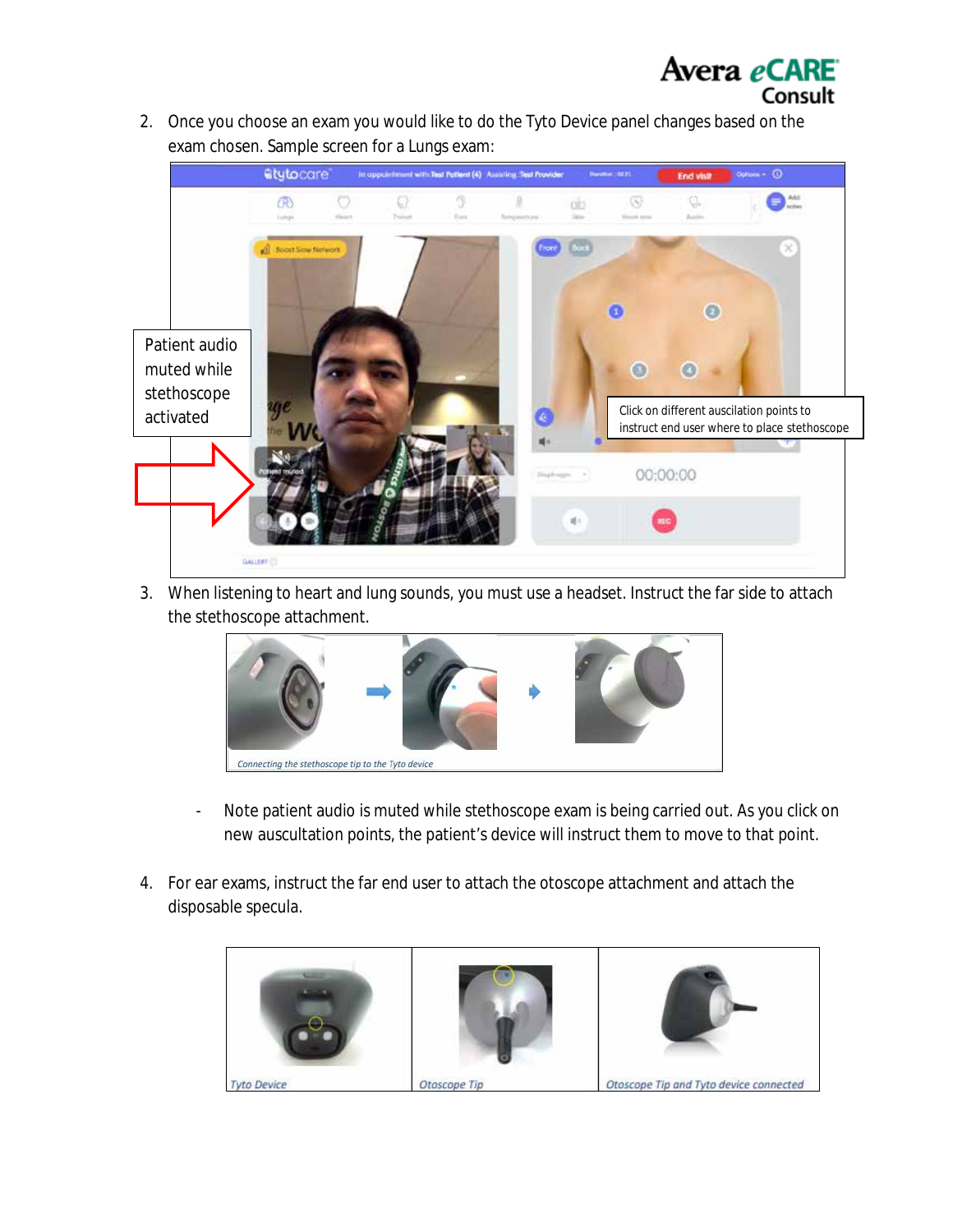

5. For throat exams, instruct the far end to attach the tongue depressor attachment.



- 6. The Temperature and Skin Exams do not require any attachments to the Tyto device.
- 7. The Skin Exam does not require any attachments to the Tyto device. Instruct the far end to hold the device about 3-5 inches from the skin to allow the camera to focus.

#### Ending a Visit

1. To end the visit, click on the End Visit in the top right hand corner.



2. Select Yes to are you sure you want to end the visit



3. You will then be taken back to your waiting room and ready for your next patient.